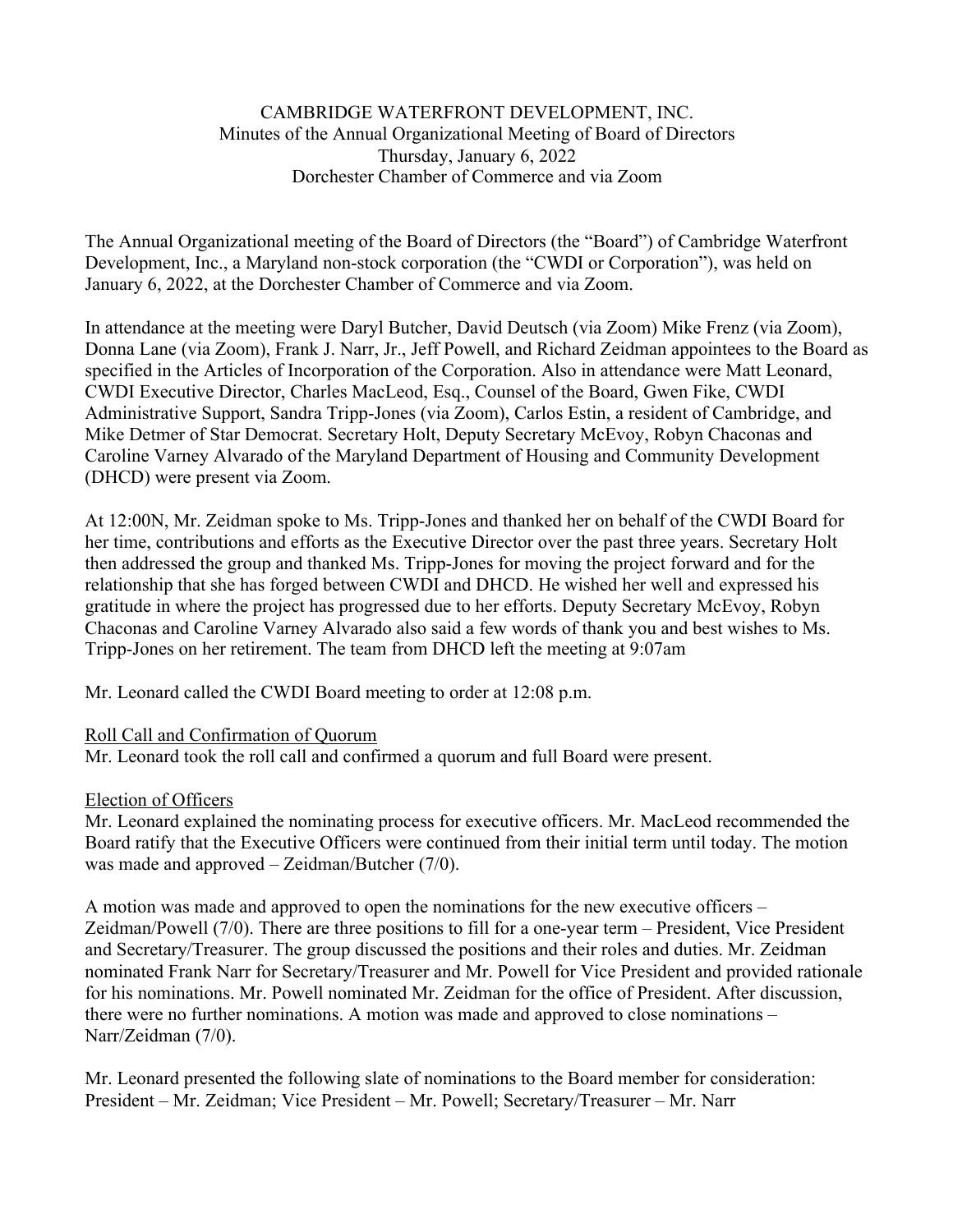A motion was made and approved to elect the nominated slate of officers – Zeidman/Powell (7/0).

## Introduction of Guests

Mike Detmer and Carlos Estin were welcomed to the meeting.

### Approval of the Agenda

Mr. Leonard requested a motion to approve the agenda and noted that the agenda was modified to move Item IV – Comments from Secretary Holt, to before the official beginning of the meeting. Mr. MacLeod requested adding Item VIII.a – Recommendation that the Board adopt a Resolution to authorize closing documents pertaining to the Port and Gateway Property. A motion was made and approved to approve the amended agenda - Powell/Zeidman (7/0).

### Approval of Minutes:

Mr. Leonard asked for any comments to the minutes submitted for the December 16, 2021 Board meeting. A motion was made and approved to approve the minutes – Narr/Powell (7/0).

### Report on Closed Session

Ms. Tripp-Jones indicated the closed session on November 18 was adjourned to be continued on November 19. She reported on the Closed Sessions of November 18 and 19, 2021 as follows:

Present: Daryl Butcher, David Deutsch, Mike Frenz, Frank Narr, Jr., Jeff Powell, Rich Zeidman, Sandra Tripp-Jones and Chip MacLeod.

Absent: Donna Lane

Reportable Action: A motion was made and approved to offer the Executive Director position to Matt Leonard with salary parameters and a start date of January 1, 2022 – Powell/Butcher (6/0).

#### Ms. Fike reported on the closed session of December 16, 2021 as follows:

Present: Daryl Butcher, Mike Frenz, Frank Narr, Jr., Jeff Powell, Rich Zeidman, Chip MacLeod and Gwen Fike.

Absent: David Deutsch and Donna Lane

Reportable Action: A motion was made and approved to hire Matt Leonard as the Executive Director of CWDI and to approve his Independent Contractor Agreement – Powell/Butcher (5/0)

#### Consent Calendar

- a. Recommendation that the Board adopt a ratification of payment to Ashley Insurance in the amount of \$3,661.50 for general liability insurance. This amount is one-half on the annual premium. The policy may be amended once the property is acquired. The group discussed the terms of the policy, and Ms. Tripp-Jones indicated that the policy contains language that covers vacant property. Coverage will begin upon the closings of the properties.
- b. Recommendation for approval of Creekside Agency, LLC invoice for services rendered through December 29, 2021 in the amount of \$1,055.86.

A motion was made and approved to approve items a and b in the Consent Calendar – Powell/Narr (7/0)

## Agreement of Sale with the Hospital

Mr. MacLeod reported to the group that the Agreement of Sale between CWDI and the hospital has been finalized. The expected closing date with the hospital is January 13, 2022. A walk-through of the property has been scheduled for January 11<sup>th</sup>.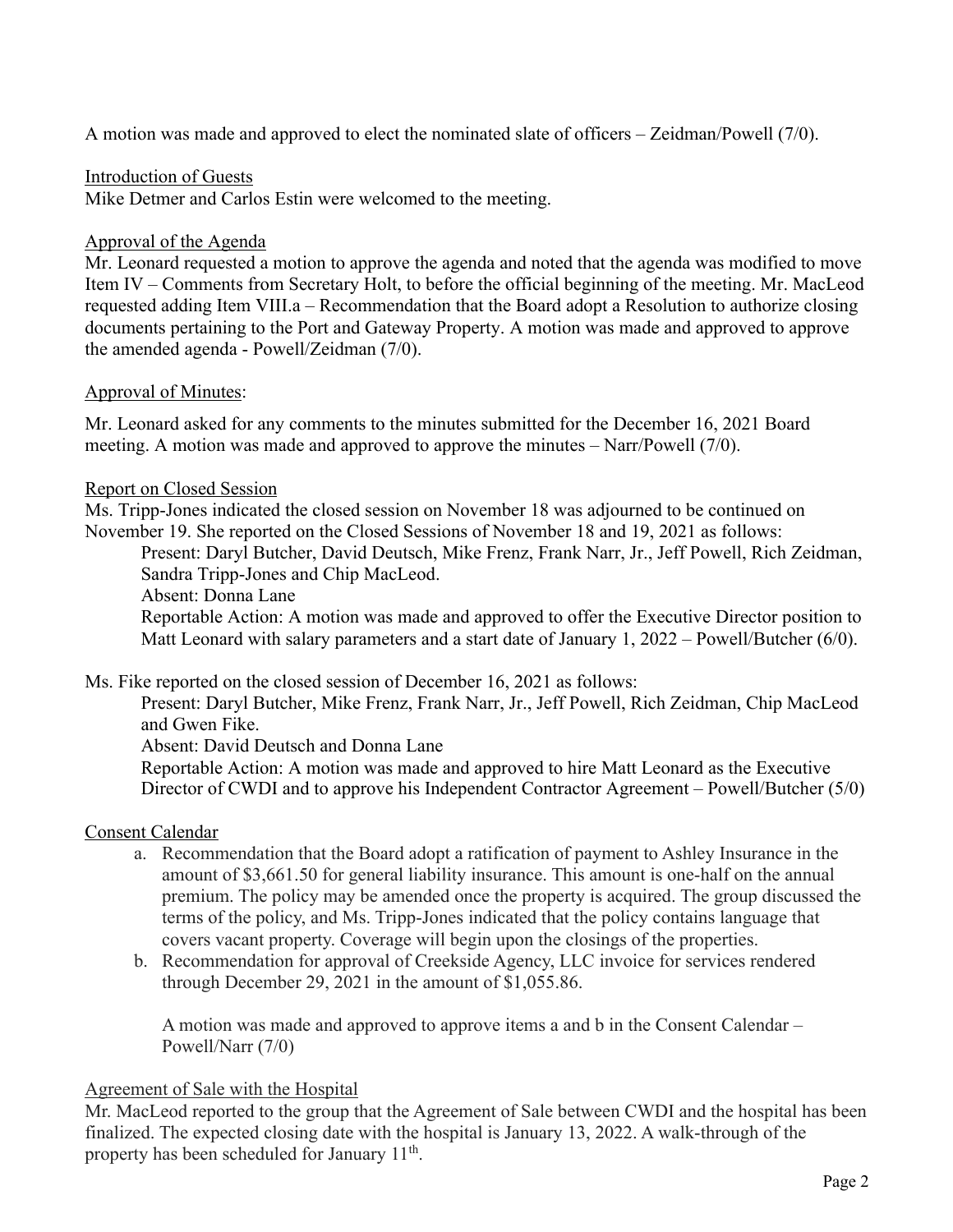Mr. MacLeod requested that the Board approve an Assignment of Agreement of Sale between CWDI, LLC and CWDI Holdings, LLC relating to the purchase of the hospital. A motion was made and approved – Powell/Zeidman (7/0).

# Closing Documents pertaining to the Port and Gateway Properties

Mr. MacLeod reviewed documents relating to the Port and Gateway Property closings. He indicated that all agreements have been previously discussed, some have already been approved but dates have changed on closings, and some need to be ratified. He presented recommendations that the Board adopt the following resolutions:

- a. Resolution to approve an Assignment of Lease Agreement between the City, CWDI and CWDI Holdings related to the Cambridge Shipyard, there are two leases. A motion was made and approved for this resolution – Narr/Zeidman (6/0/Powell abstained).
- b. Resolution to approve an Assignment of Lease Agreement between the City, CWDI and CWDI Holdings related to the Governor's Hall Property. A motion was made and approved for this resolution – Narr/Deutsch (7/0).
- c. Resolution to approve the Assignment of the Port Property Transfer Agreement and the Gateway Property Transfer Agreement to CWDI Holdings, LLC. A motion was made and approved for this resolution – Narr/Powell (7/0).
- d. Resolution relating to the Gateway Property, there are four separate Consent, Assumption and Release Agreements between DHCD, CWDI, LLC and CWDI Holdings, LLC. Mr. MacLeod requested approval on the four separate Consent, Assumption, and Release Agreements – He provided an overview of the agreements and the group discussed. A motion was made and approved for this resolution - Narr/Zeidman (7/0)
- e. Mr. MacLeod indicated that the original Transfer Agreements for both the Port and Gateway Properties require a Second Addendum to change the closing date and change the purchase price consideration to \$0.00. He requested a motion to approve the Second Addendum to the Gateway Property Transfer Agreement and the Second Addendum to the Port Property Transfer Agreement. A motion was made and approved – Narr/Deutsch (7/0).
- f. Resolution to approve the First Amendment to the 2014 Transfer Agreement. This amendment adds CWDI and CWDI Holdings, LLC as parties and extends the time for reversion to develop the Port Property to the year 2036. This Agreement is subject to Board of Public Works approval. A motion was made and approved for this resolution – Zeidman/Powell (7/0).

# Committee Reports

Mr. Leonard indicated the By-Laws state that the group will have an Executive Committee and a Finance Committee. Now that new Executive Officers have been put in place, it is a good time to review committee structure.

Mr. Zeidman stated he would like to form an Executive Committee in accordance with the By-Laws. This committee would include the Executive Director and the Executive Officers. The group would be tasked by the Board to move forward with items and report back to the Board for approval.

In accordance with the By-Laws, Mr. Narr as Secretary/Treasurer will chair the Finance Committee.

Mr. Leonard asked that the group give thought to these committees and how best to structure. The committee members are not required to be members of the Board. The Executive Committee planned to met in the next week to populate committees, and will advise as soon as that is completed.